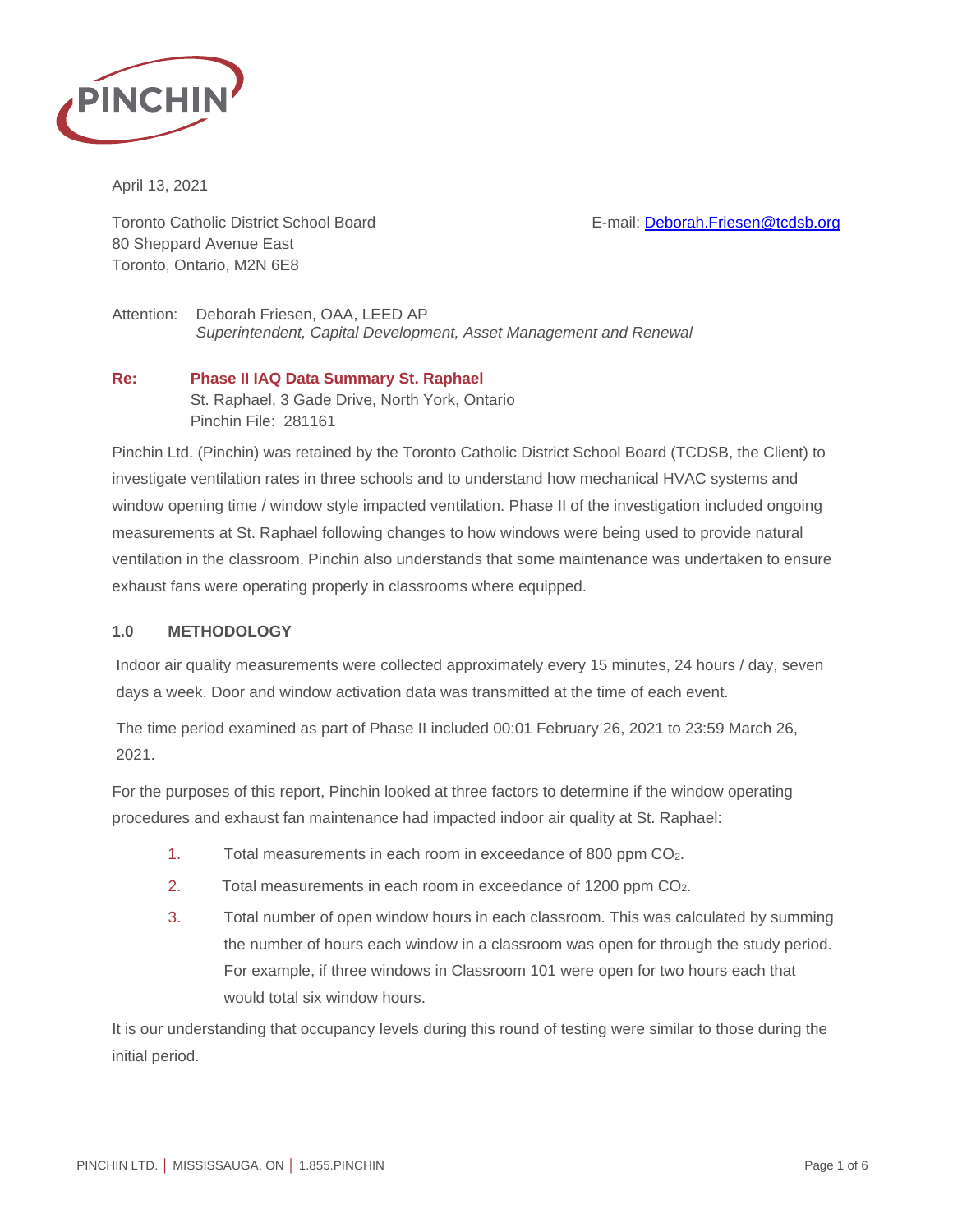

**Phase II IAQ Data Summary St. Raphael April 13, 2021** April 13, 2021 St. Raphael, 3 Gade Drive, North York, Ontario Pinchin File: 281161 Toronto Catholic District School Board FINAL

### **2.0 FINDINGS**

A summary of the carbon dioxide concentrations in the window opening times are presented below. The tables include the Phase II data and a summary of the Phase I data for comparison purposes.

#### Table I – Legend

Data from Phase I Assessment Period – 00:01 November 12, 2020 to 23:59 December 12, 2020.

Data from Phase II Assessment Period – 00:01 February 26, 2021 to 23:59 March 26, 2021.

| Table II - St. Raphael CO <sub>2</sub> Summary |                  |                                                                   |                                                             |                                         |
|------------------------------------------------|------------------|-------------------------------------------------------------------|-------------------------------------------------------------|-----------------------------------------|
| <b>Location / Grade</b>                        | <b>Occupancy</b> | CO <sub>2</sub><br>measurements<br>greater than<br><b>800 ppm</b> | CO <sub>2</sub><br>measurements<br>greater than<br>1200 ppm | <b>Total Window</b><br><b>Open Time</b> |
| Room 202 – Grade 7/8                           | $19 + Teacher$   | 535                                                               | 270                                                         | $950$ hours <sup>1</sup>                |
| Room 202 – Grade 7/8                           | $19 + Teacher$   | 334                                                               | 84                                                          | 894 hours                               |
|                                                |                  | 38%<br>Improvement                                                | 69%<br>Improvement                                          | 6% fewer<br>window hours                |

 $co<sub>2</sub>$ 

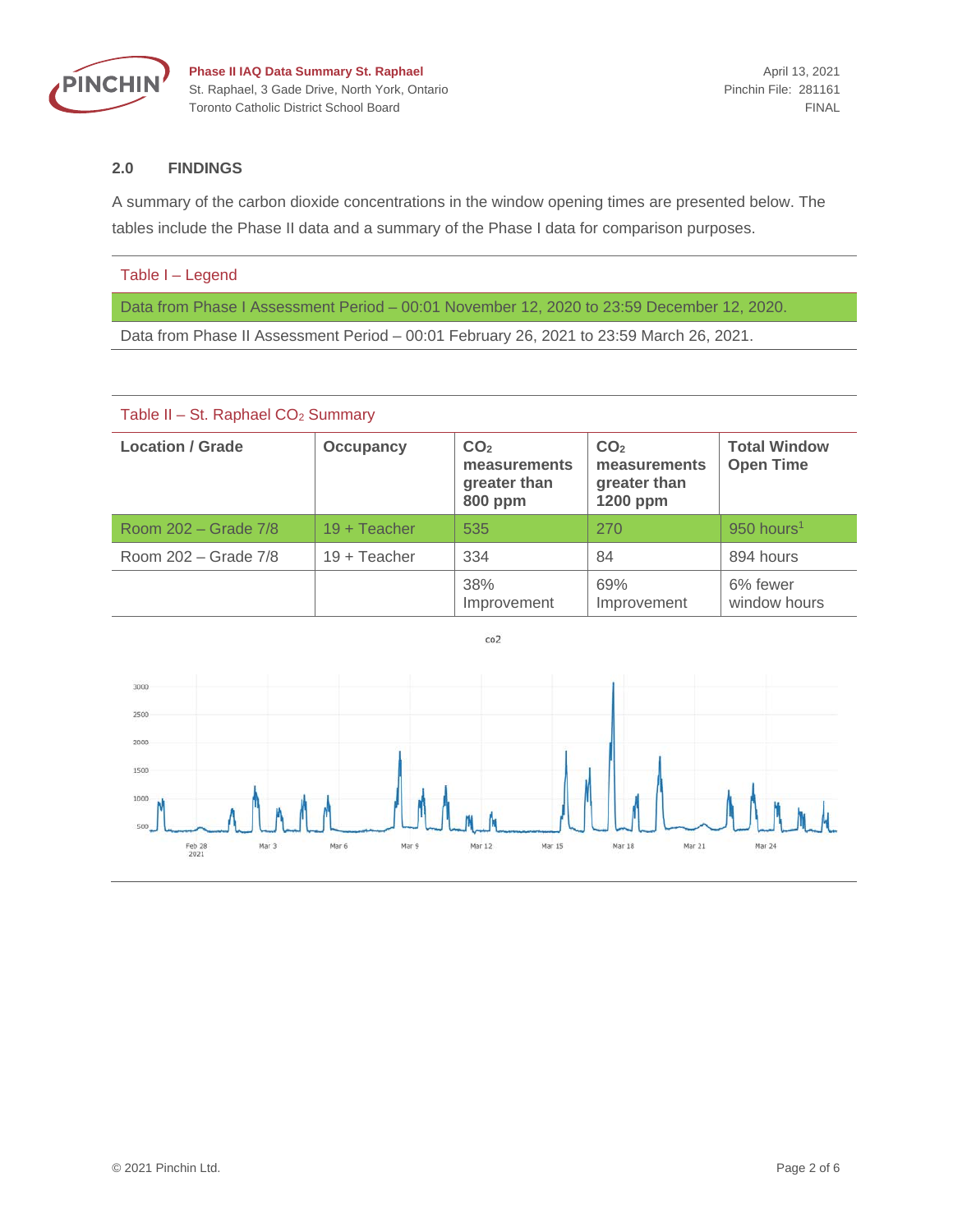

## Table II – St. Raphael CO2 Summary

| <b>Location / Grade</b> | <b>Occupancy</b> | CO <sub>2</sub><br>measurements<br>greater than<br><b>800 ppm</b> | CO <sub>2</sub><br>measurements<br>greater than<br>1200 ppm | <b>Total Window</b><br><b>Open Time</b> |
|-------------------------|------------------|-------------------------------------------------------------------|-------------------------------------------------------------|-----------------------------------------|
| Room 209 - Grade 2      | $15 + Teacher$   | 380                                                               | 41                                                          | 355 hours                               |
| Room 209 - Grade 2      | $15 + Teacher$   | 59                                                                |                                                             | 942 hours                               |
|                         |                  | 84%<br>Improvement                                                | 100%<br>Improvement                                         | 2.60x more<br>window hours              |





| Workroom 211 | 5 staff max. | 295                |                     | 87 hours                  |
|--------------|--------------|--------------------|---------------------|---------------------------|
| Workroom 211 | 5 staff max. |                    |                     | 241 hours                 |
|              |              | 99%<br>Improvement | 100%<br>Improvement | 2.7x more<br>window hours |

 $co2$ 

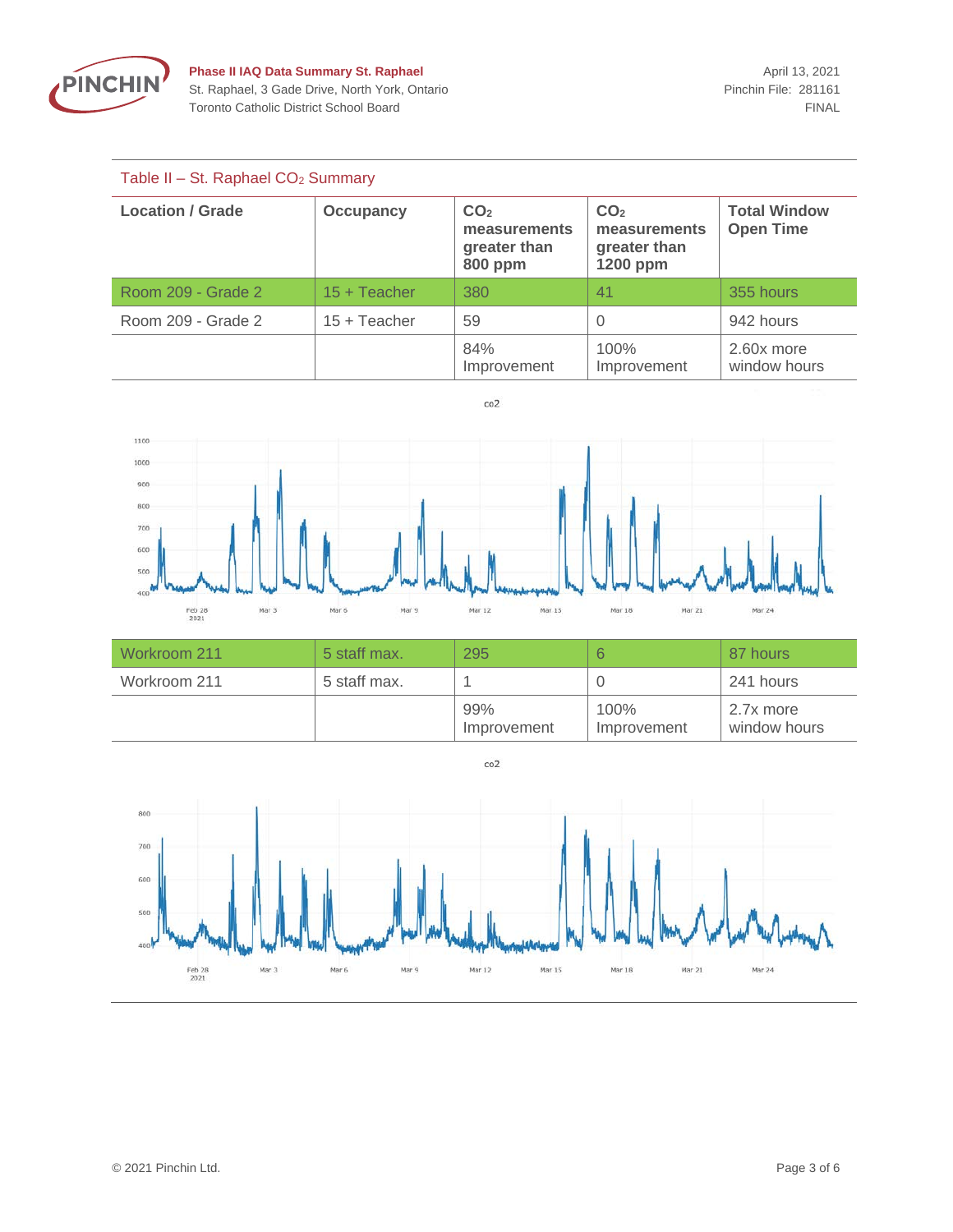

## Table II – St. Raphael CO2 Summary

| <b>Location / Grade</b> | <b>Occupancy</b> | CO <sub>2</sub><br>measurements<br>greater than<br><b>800 ppm</b> | CO <sub>2</sub><br>measurements<br>greater than<br>1200 ppm | <b>Total Window</b><br><b>Open Time</b> |
|-------------------------|------------------|-------------------------------------------------------------------|-------------------------------------------------------------|-----------------------------------------|
| Room 103, Grade 1       | $13 + 1$         | 297                                                               | 47                                                          | 326 hours                               |
| Room 103, Grade 1       | $13 + 1$         | 19                                                                |                                                             | 625 hours                               |
|                         |                  | 93%<br>Improvement                                                | 100%<br>Improvement                                         | 1.9x more<br>window hours               |

 $co<sub>2</sub>$ 



| Room $216 -$ Grade 3 | $14 + Teacher$ | 260                | 15 <sub>15</sub>    | 432 hours                 |
|----------------------|----------------|--------------------|---------------------|---------------------------|
| Room $216 -$ Grade 3 | $14 + Teacher$ | 65                 |                     | 660 hours                 |
|                      |                | 75%<br>Improvement | 100%<br>Improvement | 1.5x more<br>window hours |

 $co<sub>2</sub>$ 

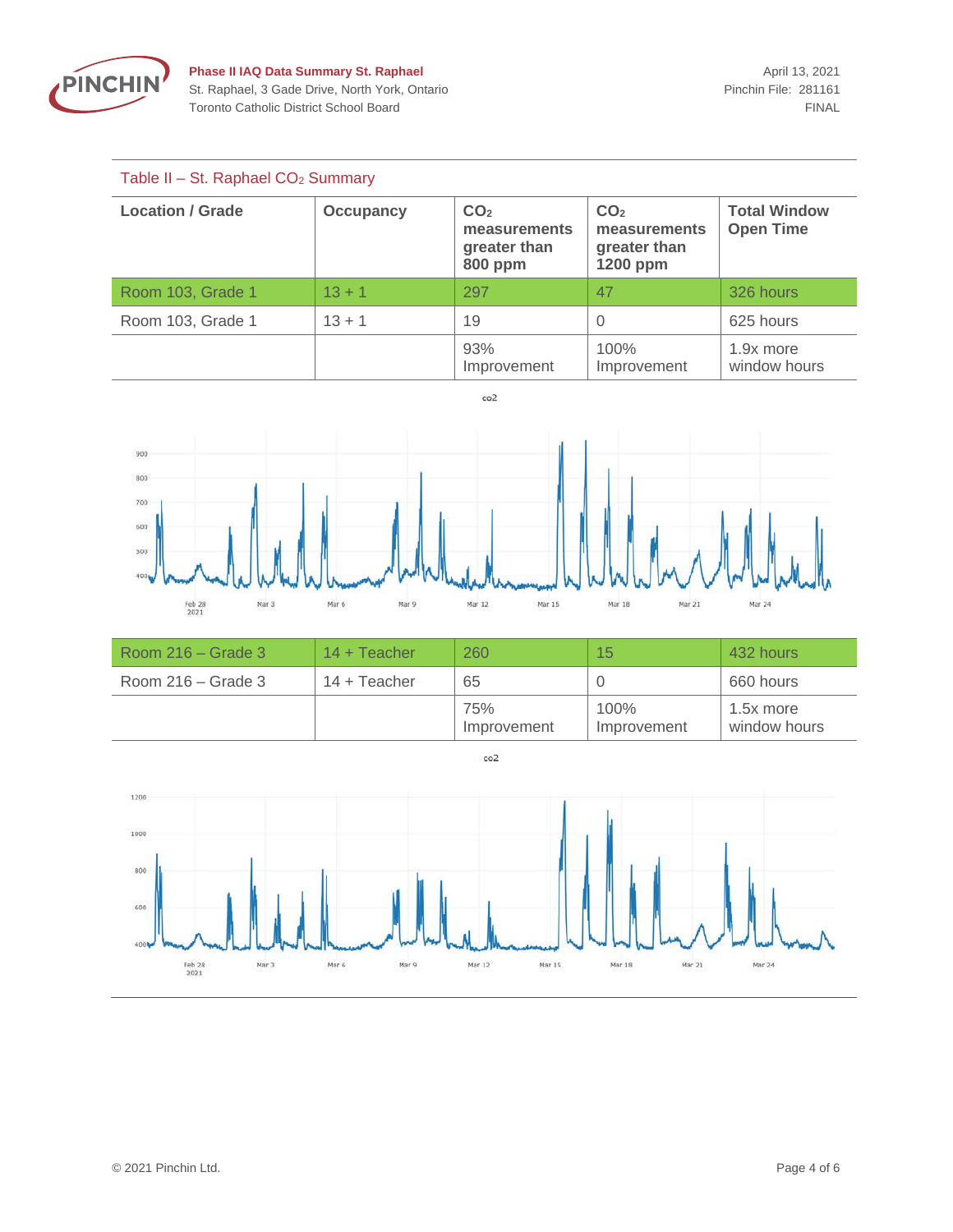

#### Table II – St. Raphael CO2 Summary

| <b>Location / Grade</b> | <b>Occupancy</b> | CO <sub>2</sub><br>measurements<br>greater than<br><b>800 ppm</b> | CO <sub>2</sub><br>measurements<br>greater than<br>1200 ppm | <b>Total Window</b><br><b>Open Time</b> |
|-------------------------|------------------|-------------------------------------------------------------------|-------------------------------------------------------------|-----------------------------------------|
| Room 117 – Kindergarten | $15 + 5$         | 107                                                               |                                                             | 626 hours                               |
| Room 117 - Kindergarten | $15 + 5$         | 19                                                                |                                                             | 1113 hours                              |
|                         |                  | 82%<br>Improvement                                                | No change                                                   | 1.8x more<br>window hours               |

 $co2$ 



| Admin Office Room 123 | 163                |           | $\sim$                   |
|-----------------------|--------------------|-----------|--------------------------|
| Admin Office Room 123 |                    |           | $\overline{\phantom{a}}$ |
|                       | 99%<br>Improvement | No change | $\sim$                   |

 $co2$ 



Note 1 – During the Phase I test period, window Sensors 3 & 4 in Classroom 202 came off their mounting following the installation. These sensors were reinstalled on November 25, 2020. As a result, the window open time in Classroom 202 during Phase I was an estimate.